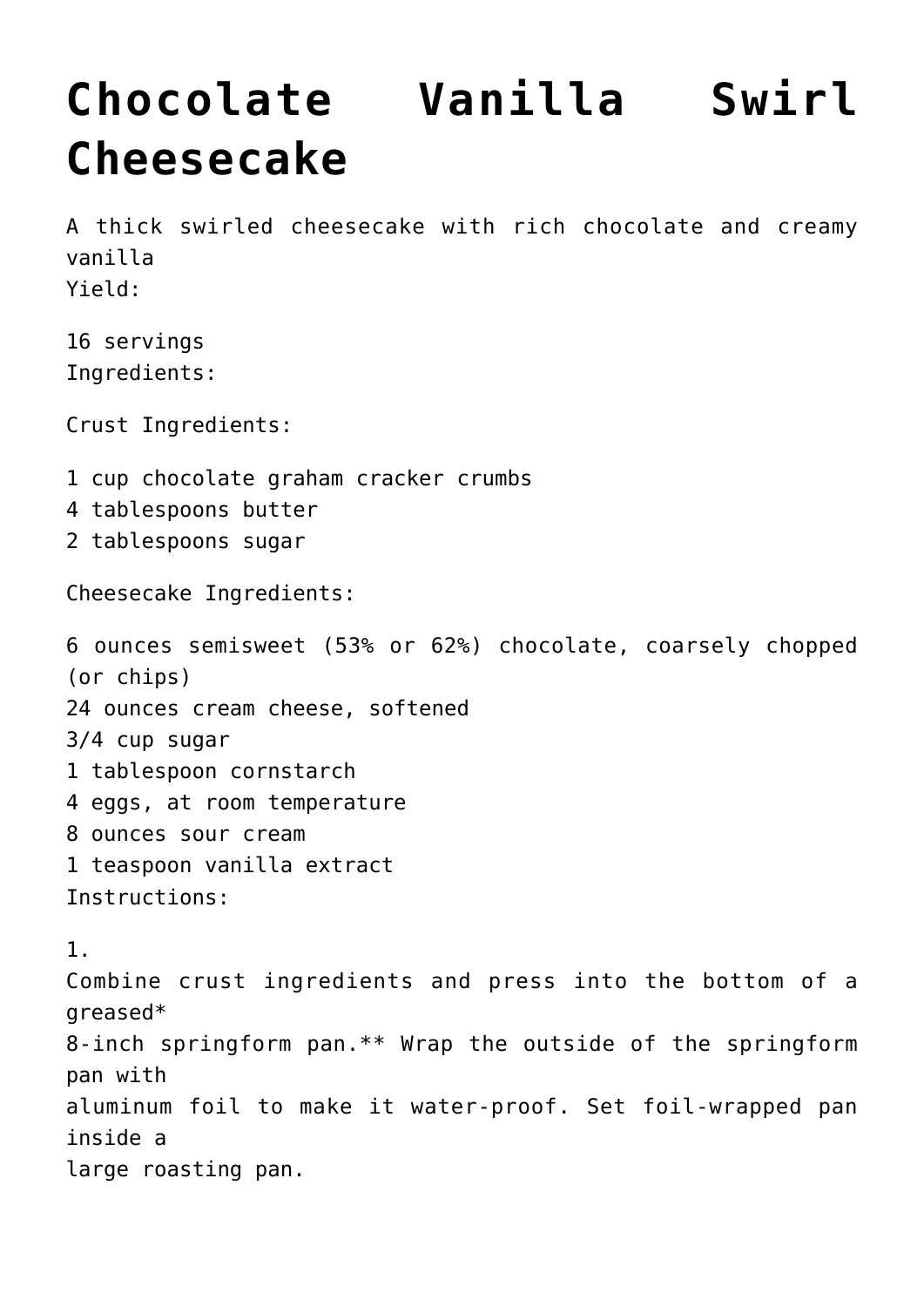2. Start making the cheesecake filling by first melting the chocolate in a double boiler or in the microwave (1 minute on HI). When melted, stir until smooth. Set aside. 3. In a large bowl, stir cream cheese, sugar, and cornstarch until creamy. (An electric mixer on low speed can be used, but it tends to incorporate air into the batter which increases the risk of cracking on top after or during baking.) Add eggs one at a time, stirring gently after each addition. Blend in the sour cream and vanilla, scraping the sides of the bowl as needed. 4. Add 3 cups of the cheesecake mixture to the melted chocolate and stir until smooth. Dollop both kinds of batter over prepared crust. Using a knife, gently swirl batters together until marbelized, being careful not to over-mix. 5. Transfer to an oven which has been preheated to 325 degrees. Pour hot water into the roasting pan, to come halfway up the side of the springform pan.\*\*\*

6. Bake at 325 degrees for 70 minutes, or until set. Remove cheesecake from water and remove foil. Loosen the sides of the springform and cool cake on a wire rack. Refrigerate, uncovered, for 6 hours or overnight before serving. When cutting cheesecake, use a sharp knife and wash knife between cutting each slice.